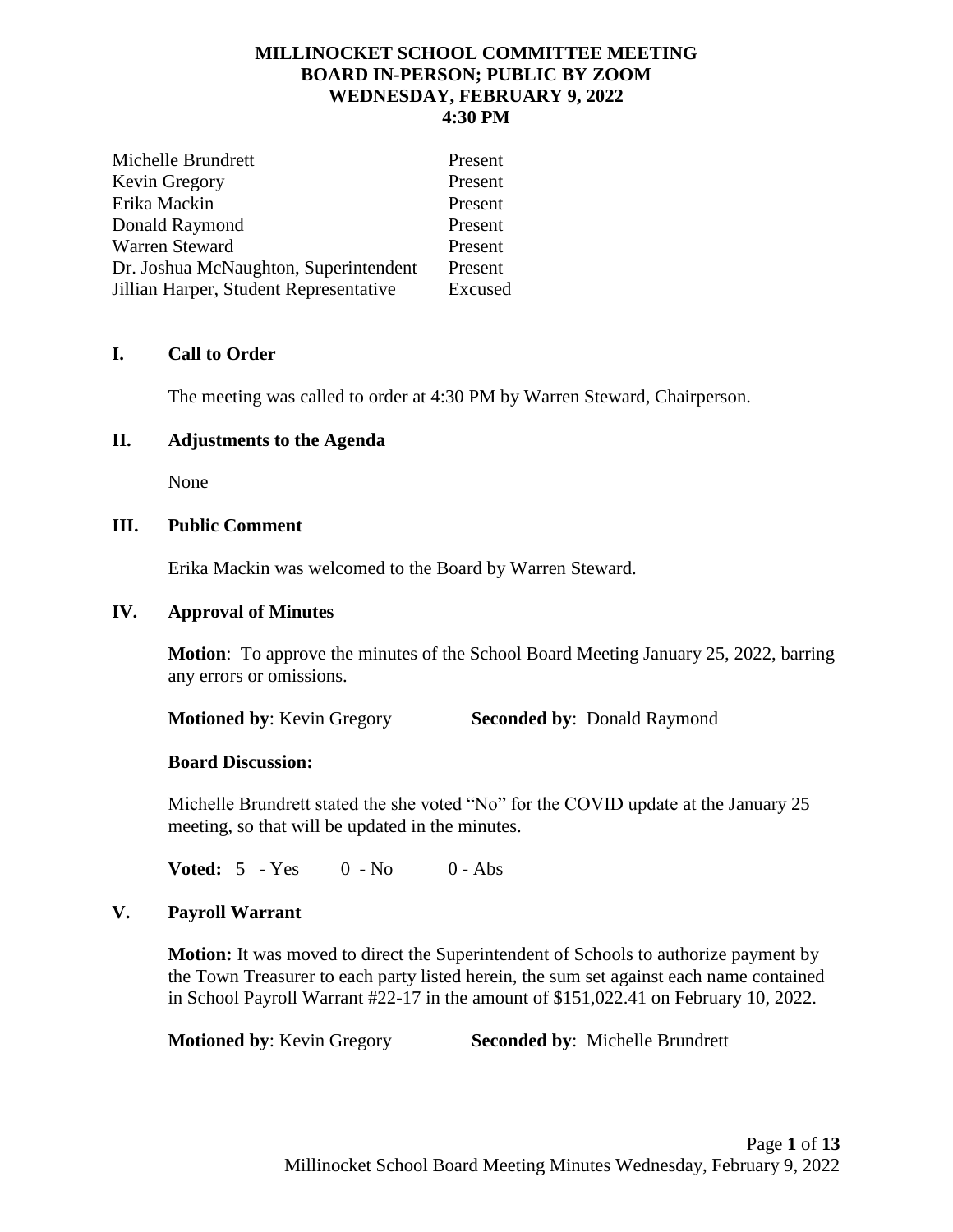## **Board Discussion:**

Erika Mackin asked if a brief discussion of what the warrants are could be discussed for the public's information. This payroll warrant is a list of employee's wages for the biweekly period.

**Voted:**  $5 - Yes$  0 - No 0 - Abs

### **VI. Payable Warrant**

**Motion:** It was moved to direct the Superintendent of Schools to authorize payment by the Town Treasurer to each party listed herein, the sum set against each name contained in School Payable Warrant #22-24 in the amount of \$146,771.84 on February 10, 2022.

**Motioned by**: Donald Raymond **Seconded by**: Kevin Gregory

#### **Board Discussion:**

This is a list of the expenses paid for the bi-weekly period.

**Voted:** 5 - Yes 0 - No 0 - Abs

#### **VII. School Board Committee Assignments**

#### **Budget & Finance Committee (2 or complete Board):** Complete Board

**Buildings & Grounds Committee (2):** Michelle Brundrett & Erika Mackin

**Cooperative Committee (2):** Donald Raymond & Warren Steward

**Drop-Out Committee (2):** Michelle Brundrett & Kevin Gregory

**Negotiations Committee (2):** Kevin Gregory & Warren Steward

**Policy Committee (2):** Erika Mackin & Donald Raymond

### **Region III Committee (5 allowed):**

*Board Members: Resident: Kevin Gregory Michael Jewers Donald Raymond Open Warren Steward*

**Technology Committee (2):** Warren Steward & Donald Raymond

**Stakeholders Group**: Michelle Brundrett & Warren Steward (requirement of ESSER Grant through 2023-2024 school year):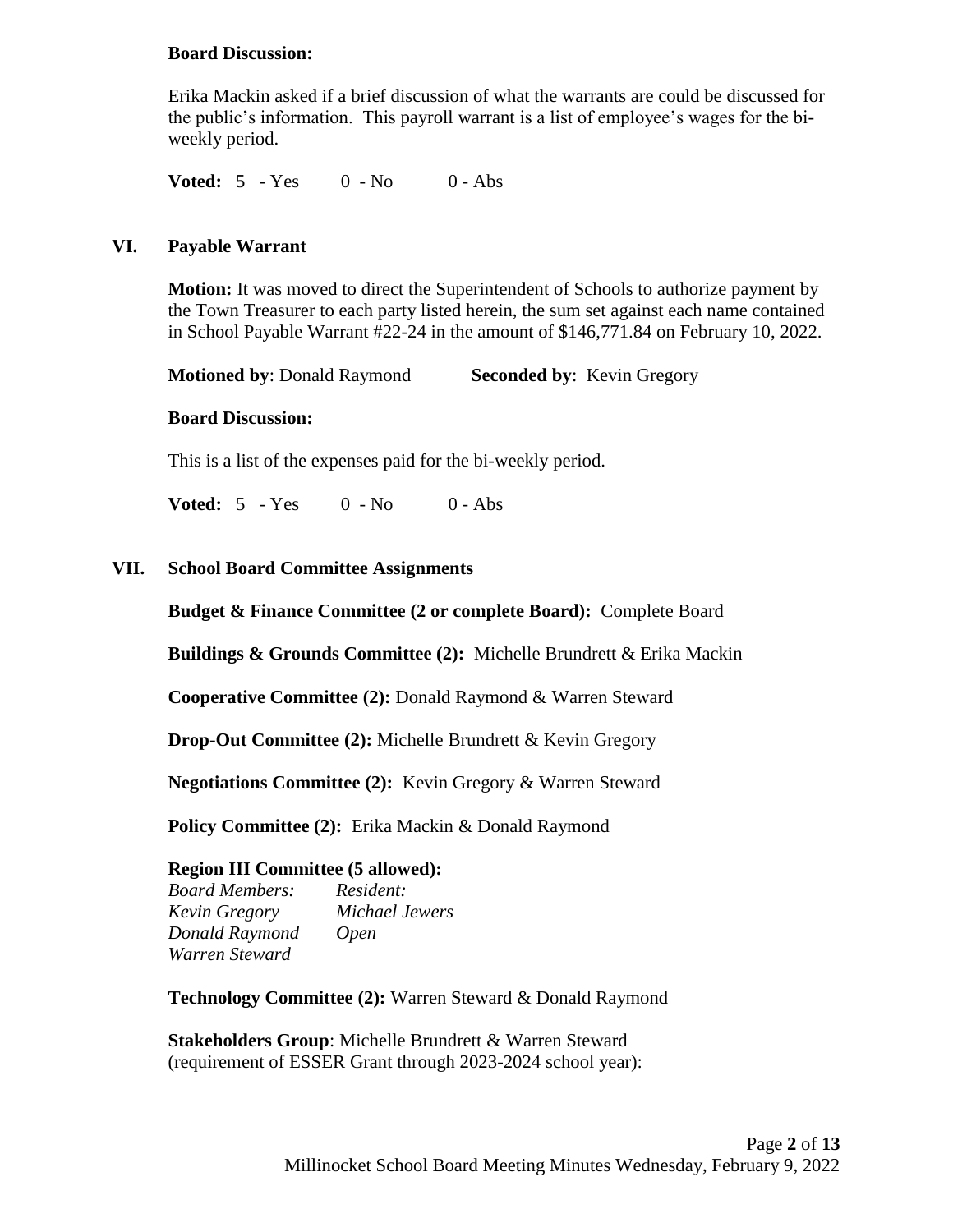## **VIII. To see if the Board will not hold a meeting on February 22, 2022. Warrants will be signed in Central Office.**

**Motion:** To not hold the School Board meeting on Tuesday, February 22, 2022. The warrants will be signed in Central Office.

**Motioned by**: Kevin Gregory **Seconded by**: Donald Raymond

### **Board Discussion:**

Kevin Gregory and Warren Steward will be away during vacation week.

**Voted:** 5 - Yes 0 - No 0 - Abs

# **IX. To see if the Board will approve Dr. Joshua McNaughton's Superintendent/ Special Ed Director/Curriculum and Other Administrative Duties contract as presented. Contract was discussed in executive session on January 25, 2022.**

**Motion:** To approve Dr. Joshua McNaughton's contract through June 30, 2024, with a third year option, as presented.

**Motioned by: Kevin Gregory Seconded by: Donald Raymond** 

## **Board Discussion:**

Kevin Gregory asked if we can do a brief executive session before the vote for Erika Mackin to be brought up to date.

**Motion:** To enter into executive session pursuant to 1 MRSA § 405(6)(A) public official official discussion.

**Motioned by**: Michelle Brundrett **Seconded by**: Donald Raymond

#### **Board Discussion:**

None

**Voted:** 5 - Yes 0 - No 0 - Abs **Time In**: 4:46 PM **Time Out**: 4:53 PM **Voted:** 5 - Yes 0 - No 0 - Abs

## **X. Notification of New Hires**

Angela Guy was hired as an Ed Tech III in PreK on 1-24-22. She will earn \$16.40 per hour.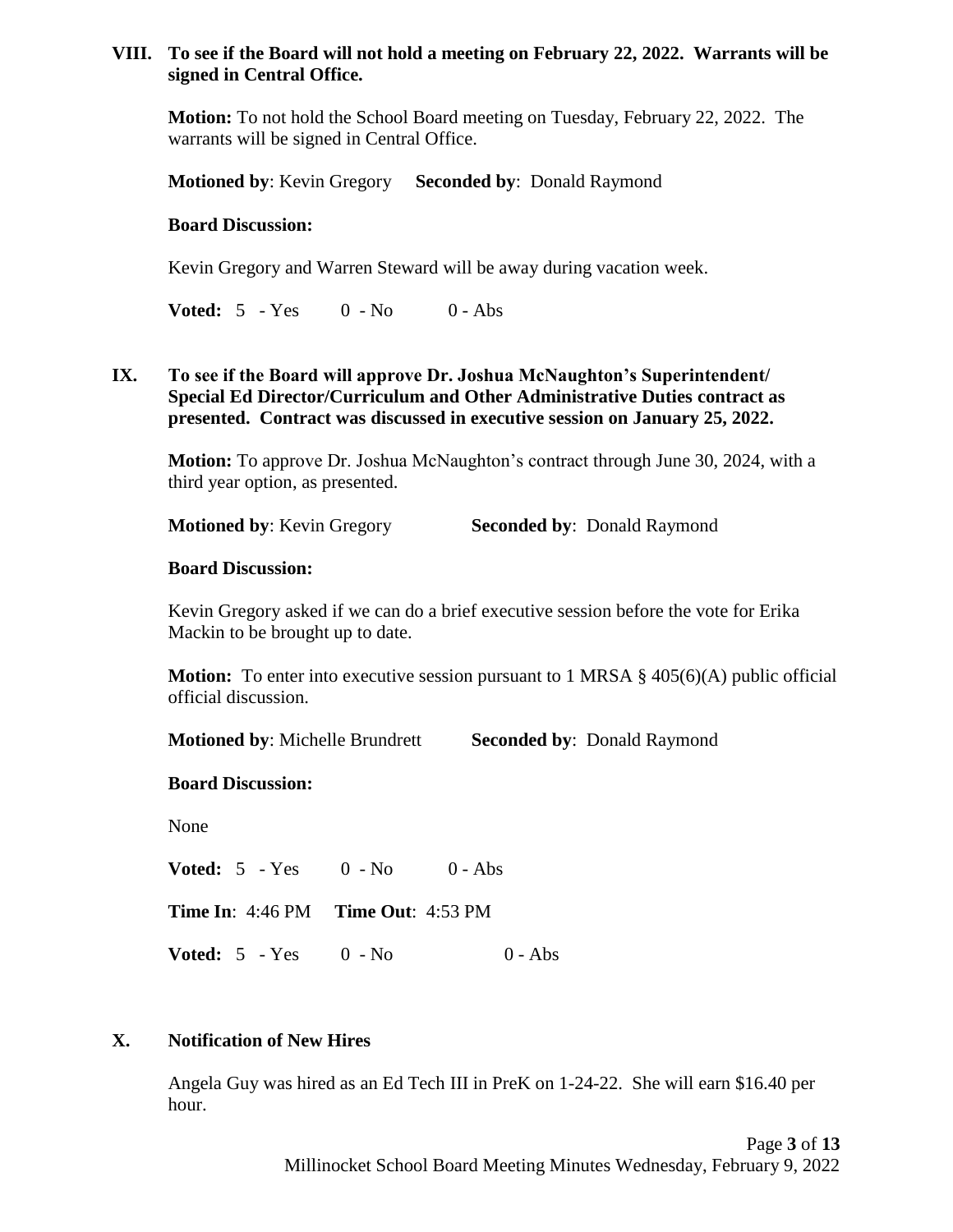# **XI. COVID Update**

The Superintendent compared the COVID numbers from the prior meeting and today. Totals went from 76 positive cases at our last Board meeting on January 25, to 22 confirmed positive cases today. We are going in a very positive direction.

Adjustments to the Standard Operating Procedures would allow home testing and testing for students living in a home with positive cases. We still have universal masking, 3 feet social distancing, frequent sanitization and cleaning procedures for staff and students, assigned seating on the buses is no longer required, we are down to a 5 day quarantine period which helps limit time away from the classroom, and contract tracing is no longer required by the Maine DOE. We encourage individuals to continue to monitor for symptoms.

Kevin Gregory asked to go over the duties of the Stakeholders Group. He asked for the Board to have Todd Philips make a presentation to the Board. The Superintendent stated we need to keep in mind that we are under the governance of the DOE and healthcare facilities may not be under the same rules. That is a piece to be cautious about. The Superintendent will reach out to Todd Philips regarding a presentation.

Michelle Brundrett asked for clarification regarding day six testing of students. The Superintendent stated the Board did not agree to it, so it was not included. She also asked if there could be discussion with the Stakeholders group regarding students with positive cases in their homes being required to test.

Superintendent recommended the SOP goes back to the Stakeholders Group to discuss the processes for a recommendation to the Board. He will not post the updated SOP until that process is done.

## **XII. Student Representative Report**

No report

# **XIII. Administrative Reports**

## **Alicia Campbell, Food Service Manager, reported**:

During the month of January we served an average of 200 breakfasts and 230 lunches per day to students. This is an increase from December where we served an average of 130 breakfasts and 140 lunches per day.

We have applied for the Supply Chain Assistance Funding, if approved our district is eligible for \$12,144.68. These funds would be used to purchase domestic food items that are unprocessed or minimally processed local foods.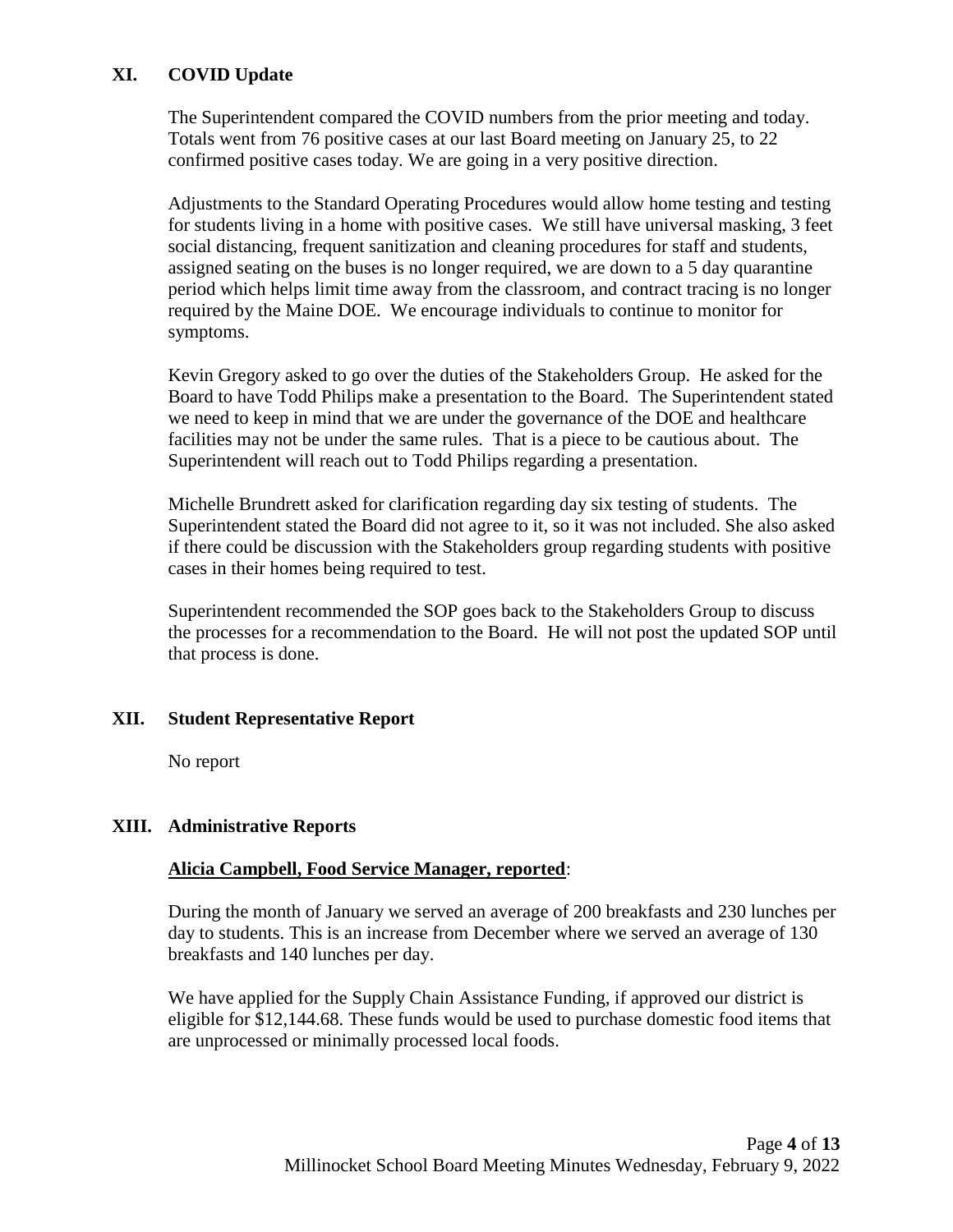# **Cody Clinton, IT Coordinator, reported**:

January has seen a number of ESSR3 projects be initiated. The equipment for the upgraded computer lab at Stearns has been ordered and some has been delivered and set up. The failover Firewall has been re-quoted and is now on order. The installation of which will most likely occur the last week of February. Equipment for the maker space has been researched and put together for ordering. Additional student laptops have been ordered through Apple and are being prepared for shipping soon. These laptops are part of our 1 to 1 technology upgrade for the entire district. With the previous grant projects and the new round of MLTI 2.0 last year we have upgraded all staff computers, as well as converted the 6th grade class from Chromebooks to MacBooks, and upgraded all seventh and some eighth grade MacBooks from the 2011 versions they had previously. The current order will go towards upgrading the remaining 8th grade and up. This will not upgrade the entire student body, but will be able to upgrade through 10th or 11th grades. Additionally the WASP barcode inventory tracking system will be deployed and operational for when the new laptops arrive they can be barcoded and tracked before we distribute them.

The conversion of the Server systems at Granite has been progressing slowly. The older hardware which serves as the Domain Controller for Granite, the server that manages the technology systems and internet, has been upgraded successfully from server 2008r2 to 2012, to 2016, and will be converted to 2019. This was necessary as we were not able to perform an in place upgrade from 2008 to 2019 versions directly. Once the upgrade path has been completed I will be able to convert the physical machine (which has outdated hardware and is at risk for continued mechanical failures) to a Virtual server which will be hosted on our new server machine. This will allow for easier management, simplified deployment, and simpler backup pathways, as well as reduce the number of physical servers and the associated energy consumptions associated with them.

I have researched some software systems that will support the mapping and monitoring of the network systems at both locations. Currently I am installing a free trial of SolarWinds Network Topology Manager. This software will support my department and Louie in the active mapping of network connections and hardware, which will simplify the identification of any cabling malfunctions, hardware failures, as well as the cabling and connectivity of any newly installed equipment throughout both locations. SolarWinds also produces "Service Desk" which allows service requests or IT help tickets to be created by the users, and tracked, managed and prioritized for the ease of organization, and effective management. This system is one of many options, and has a free trial as well, which I will be using to evaluate the software, once I have completed the server conversion and Network Topology installations.

## **Louie DiFrederico, Facilities Manager, reported**:

January has been a month dedicated mostly to snow removal and heating issues due to the extreme cold. I am very pleased to say that the new heating controls and digital interface have allowed us to catch and address problems long before they would have any impact on comfort or to the school day. Due to the extreme cold our fuel consumption increased by roughly three thousand gallons over the typical January. However, we also saw a savings this fall due to warmer than normal temps that will mostly offset this. Our fuel budget is based on consumption during an extremely cold winter so we are still in good shape with fuel usage this year.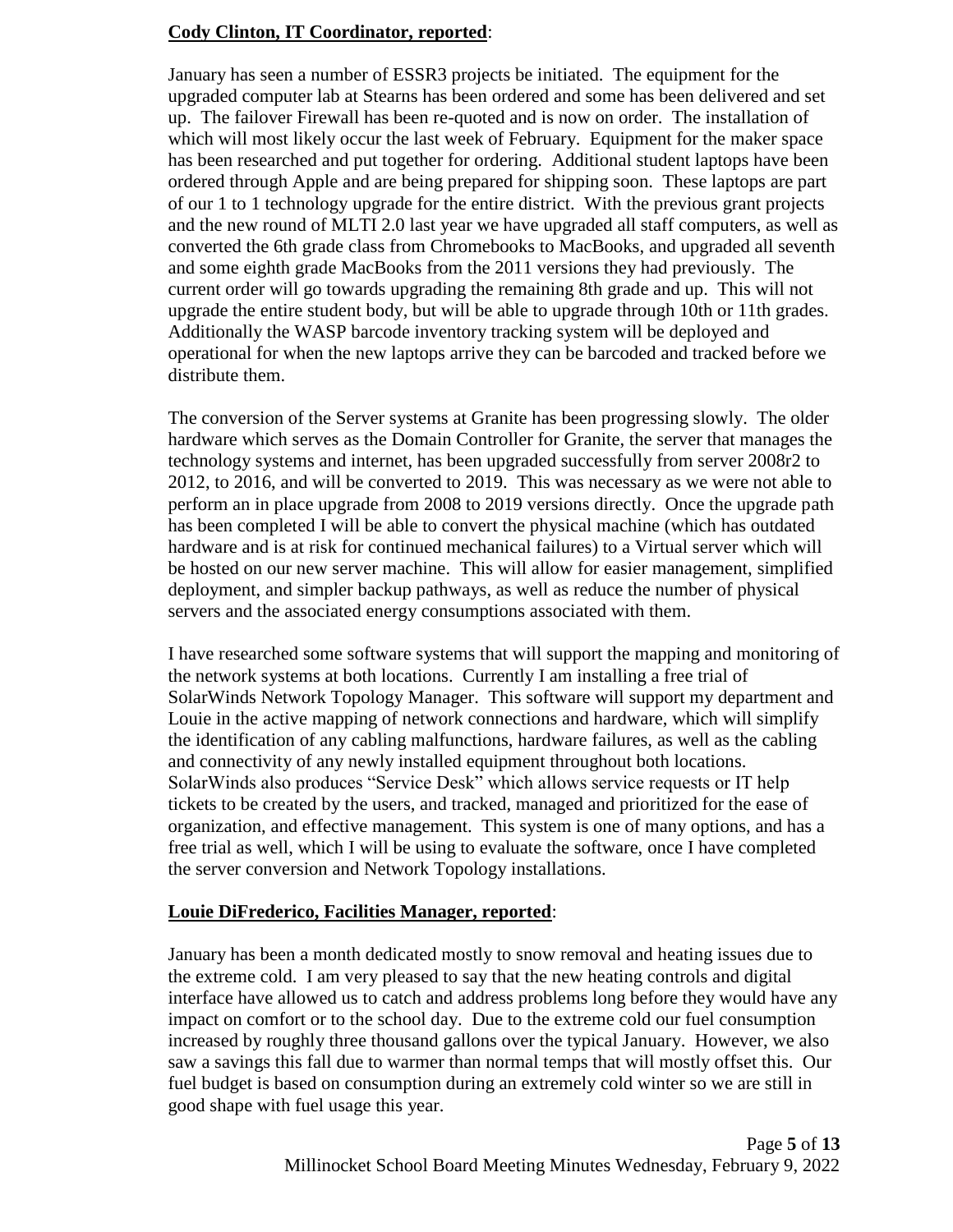We have been meeting the challenges of winter snow removal in the last few weeks. This has involved several late nights, early mornings and weekends of the custodial staff and myself, clearing the school yards and parking lots. Having the proper equipment to do this has been of great help especially since Public Works has been limited in their assistance to us due to their manpower and the size of the last storms. Timing is critical in getting the job done for a safe opening of school and the many events/ball games that are continually happening at both buildings. This involves most weekends as well, and such an example was preparing for the State Cheerleading Competition the day after a major snow storm this past weekend. We have a dedicated staff that always rise to meeting the many challenges winter brings.

We had a recent boiler inspection at both buildings by the State Inspector. Both buildings received their new annual licensing and the inspector was very impressed with our systems and how we operate our buildings.

I've been working with Otis Elevator on the major equipment upgrades to both elevators at Stearns. This is planned with work the next round of grant funding and hope to get the project started in the spring and completed during the summer break. Supply and availability of parts will be the challenge here.

Work continues on the many other projects planned under the ESSER grant and will continue to update those projects as they progr**ess.** 

# **Sam Hiscoe, PreK-5 Principal, reported**:

Change…

 I would like to change things up for this Board Report. I have asked staff to share some great things going on within their area of the school. I would like the School Board to be aware of the great things happening within our school. A lot of this report is centered around our current test results from iReady.

2nd Grade

- The kids did a great job with their diagnostic tests. All of them have improved since the beginning of the year. We celebrated their achievements with popcorn and a movie.
- They do iReady math and reading lessons every day/15-20 minute each.

3rd Grade

- The students would like the School Board to know the 'chant' they used for their iReady diagnostic testing.
- iReady..
- I'M READY!!
- I've learned more.
- I'm going to beat my score!!
- We've got the power...
- To earn an ice cream hour!! (And they did!)
- This week both third grades celebrated their achievements with the iReady reading and math diagnostic assessments.
- Because students followed the iReady tips, showed improvement on diagnostic scores, and had no flags for rushing, they celebrated with ice cream brownies treats with caramel sauce and rainbow sprinkles.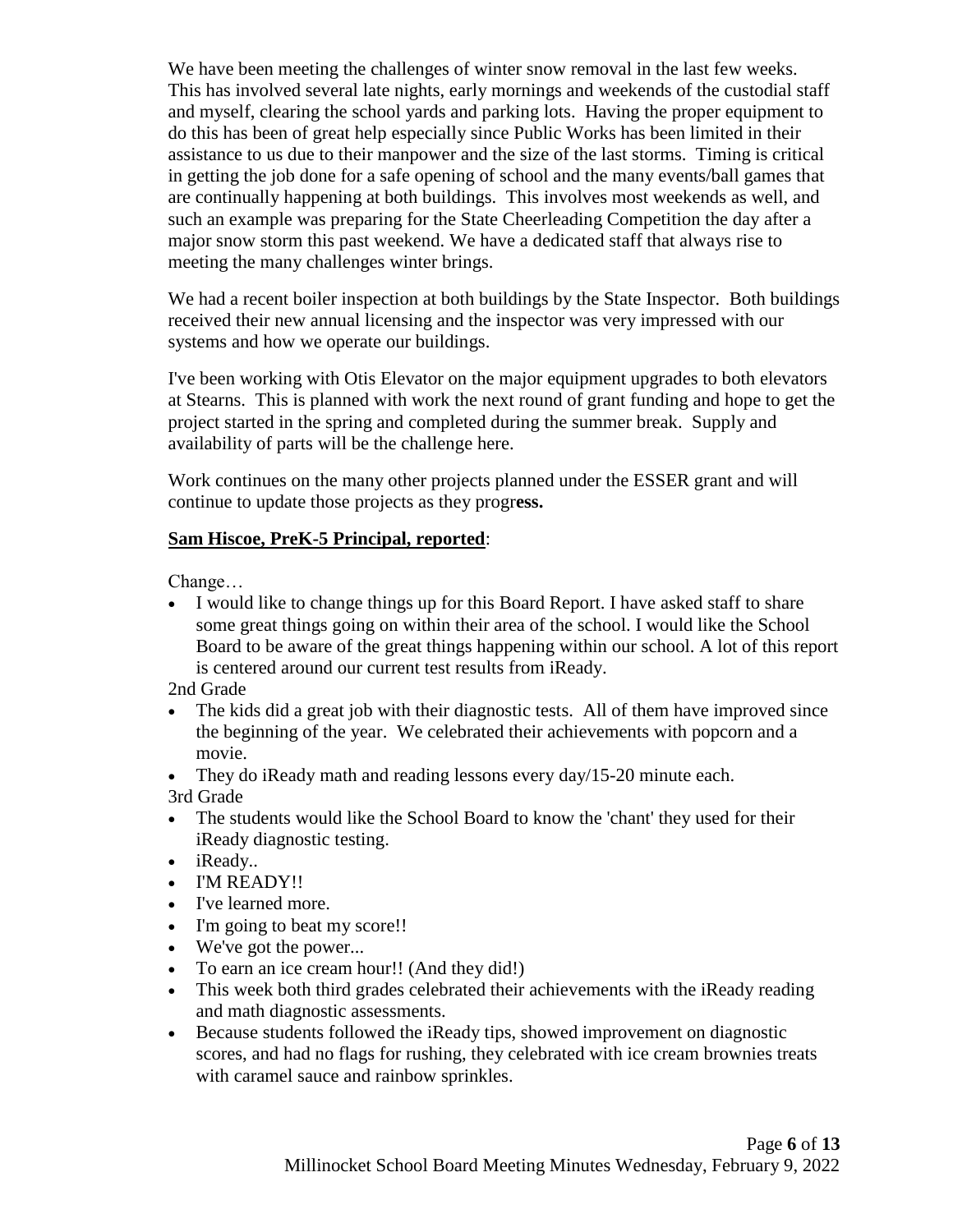4th Grade

 4th graders are starting opinion writing, studying Newton's laws and government, and 2x2 digit multiplication. They are going to have some debates next week and make their own class government.

5th Grade

- Science class got to make catapults. This was a project done with Miss Gray on a day she went in and covered a classroom because we were down a teacher and had no substitute.
- On Monday, January 24th, Miss Gray and the 5th grade class started looking into what causes friction - movement. After a class discussion of kinetic energy, tension, and force, the group divided into pairs. Each team was tasked with creating a functional, and accurate, catapult using only plastic cups, rubber bands, paper clips, paper, tape, and one ruler. The students had a blast with this stimulating hands-on experiential learning project!
- It was also a great way to exercise social skills in a team-oriented environment
- Currently, they are finishing up their air racer's and are now troubleshooting how to get them to go faster, longer etc. They are gearing up for science fair projects! Title I Services Update
- Taylor Sulander Using iReady makes intervention much easier. Being able to see where the gaps are with concrete data has allowed me to target students with similar gaps and create groups that also play to the students' strengths. Since the second diagnostic my caseload has changed. I work with 8 students for math, and 13 students in literacy. Every student has shown growth between the first and second diagnostic assessments in both subjects.
- For example, in math, a student who started the year as "emerging kindergarten" scoring a 337, has grown 33 points and is now only 32 points away from grade level. After the second diagnostic, iReady states: "This student has made 92% progress toward Annual Typical Growth. Typical Growth is the average annual growth for a student at this grade and placement level on their baseline Diagnostic." The same student gained 69 points in literacy, and has made 128% progress toward Annual Typical Growth.
- Working at a single grade level allows me to coordinate lessons with the classroom teachers, and build strong relationships with the students. Overall, I feel that the use of iReady and grade level Title Intervention is highly effective.
- Mary McCleary I have worked with 2nd grade students consistently this year. At the beginning of the school year, I worked with students who were two grade levels below. Working with students in a small group setting allows for intense learning. I am excited to report that most of my students have made adequate progress with both reading and math. For example: one of my students' fall diagnostic tests placed her at a kindergarten level with a score of 385 in reading and a 338 in math. In January this same student scored 478 in reading. This student has made 193% progress toward her annual typical growth. In math she grew to 401, making 217% growth! This is one example of student progress. As I watch the progress of my students soar, I feel iReady is a great addition to our curriculum.
- iReady is one way to boost our students but, another important part of student success is the relationships I have worked hard to develop with them, not just the students I pull for small groups in both 2nd grade classrooms, but I feel that I have made a connection with all students.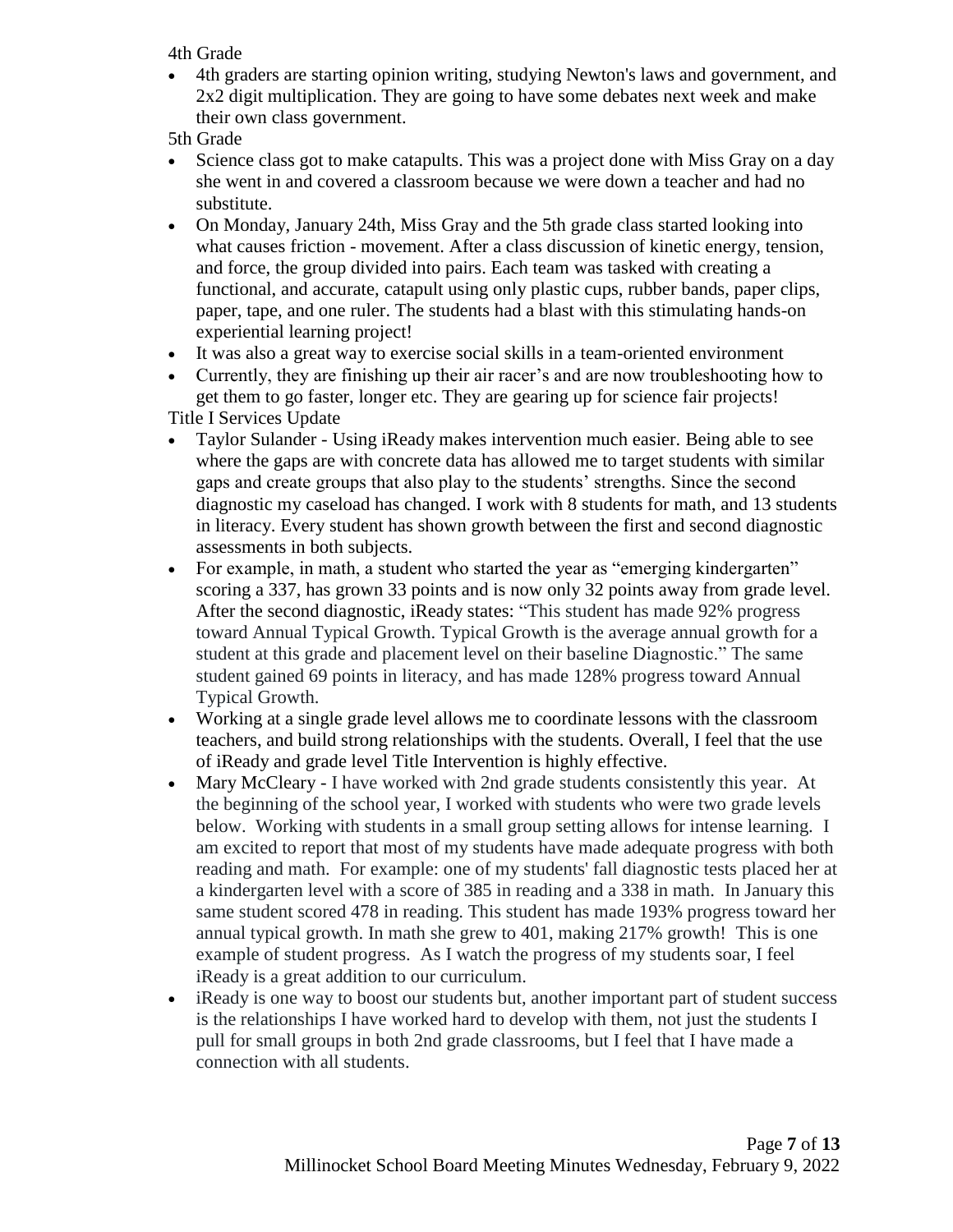Victoria Gray - On the most recent iReady Winter Diagnostic, 7/10 of students I work with had significantly higher scores than before. Of those, 2 went off my caseload and the others are all now on grade level.

Music

 Mr. Remillard is excited to be introducing recorders to 3rd, 4th and 5th graders starting this week or next week depending on when all the forms are turned in. We want to apologize to our parents ahead of time.

Art

- Mrs. Campbell is currently working on wrapping up their Pop Art Unit. This was mentioned in the previous report and moving forward into a short unit on Collage. Collage in art is about taking elements of art like paper designs & arranging/rearranging them creating a whole new design using the process of gluing. Students are taking their Pop Art Hearts they created  $\&$  using those pieces to create their own collage out of the heart designs. It's a really interesting process to see the designs the students did originally get cut out & transformed into something new & more than a colored heart on white paper.
- The students were so excited about how they came out that they wanted to take them home that day so Mrs. Campbell has been taking photos of everyone's work to document, grade, & share. Mrs. Campbell loves seeing how proud & excited the students are about their work. They have a personal connection to it and it's so awesome.
- After the classes wrap up their collages, they will be moving onto a unit of Portraiture & Self Portraiture with a variety of projects based on grade level.

Gym

- Mrs. Leach's gym class had been learning the game corn hole. Students were fascinated with this game and even held in-class tournaments.
- Now students are enjoying different centers throughout the gym to learn the basics of basketball. Students are learning various types of jump shots, dribbling drills, and gaining agility while running and dribbling the basketball.

Library

- In the library they are beginning Black History Month introducing and ready books about famous men, women, and children in Black History. The students have been enjoying the different books and videos.
- Harry Potter Book Club: Virtual and Sickness has taken a number of weeks from the club. But they are still going strong. They are looking at possibly switching their days so that kids in the play can attend both.

Unified Arts Program

 This year's after school music program has been expanded! At the beginning of January, second graders were invited to join the bucket band and hand chimes. Bucket band and chimes (grades 2-5), as well as guitar for grades 3-5 are all going strong. Thanks to instruments from Stearns High School, as well as a few donations of guitars, we are able to include all students who wish to participate. There are currently 35 students participating in extracurricular music activities at Granite Street. We plan to have a public concert in the spring with all 5 groups. (2/3 buckets, 4/5 buckets, 2-5 chimes, 3rd grade guitar, 4/5 guitar)

Newspaper Club

• The newspaper club met last week with three fifth graders (one other student had to miss due to an appointment after school) so four total fifth graders.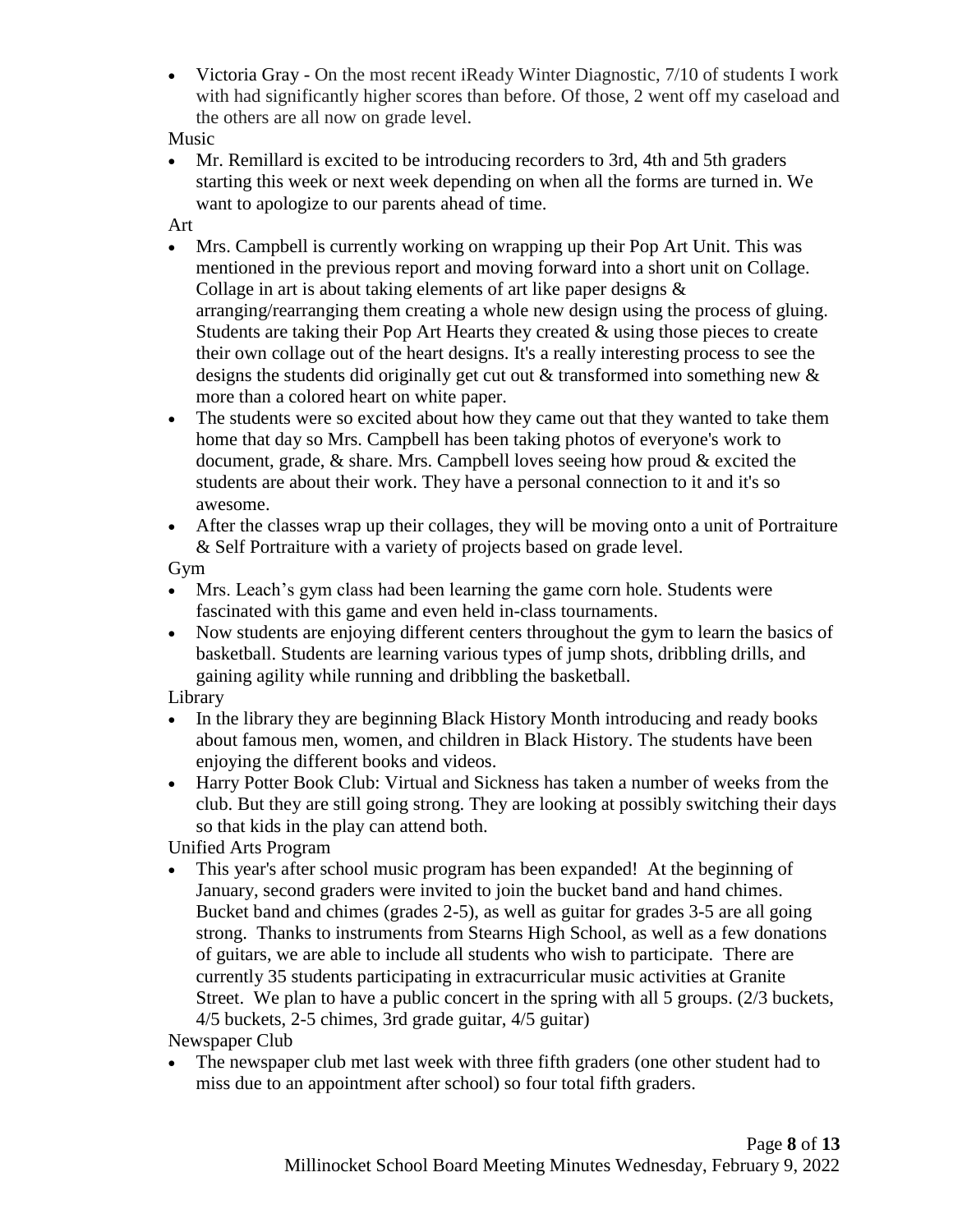- The student journalists will be writing a little blurb introducing themselves and the club and then plan on creating and prioritizing a list of stories they'd like to do. Mrs. Farrington's goal is to have this list 100 percent student driven but may gently push one thing or another.
- The club has come up with some interviews they'd like to do and the kids were also encouraged to submit pictures to go along with their stories.

Little Pro Basketball

- The Little Pro Basketball League uses the gym at Granite Street School.
- Many students enjoy and participate in this league. Courtney LeGassey reported out on this:
- We had 2 girl teams and 2 boy teams. The regular season has ended, and the all-star season has just started. There is 1 girls all-star team and 1 boys all-star team for 5/6 graders and 1 boys team for 2-4 graders. The teams are combined with Medway/East Millinocket kids.
- We will be utilizing the Granite Street gym for practices and games as we need to during the week and also on weekends.
- The regular season and the all-stars season so far have gone very smoothly. The league has been following the SOP of the Millinocket School Department. Social/Emotional Learning
- Staci Michaud (2nd Grade) and Alyssa LaPorte (Special Education) are piloting a social/emotional curriculum in their classroom. This curriculum is called Kind Mind and was developed by an experienced educator right here in Maine. While piloting the program they are asked to record specific data to see if they see significant change within their classroom. After reviewing this program with the developer and the teachers, I am very excited about it and believe it could be a huge game changer for the environment/culture within our school.

Nurse's Update

- Our medical staff continue to do a very efficient job managing all the updates and changes within our SOP, DOE, CDC, and everything else. In one day, Courtney LeGassey performed somewhere in the ballpark of 12-20 tests. Courtney begins testing students and staff at 7:00 A.M. some days.
- Since January 1, 2022 we have recorded 29 positive cases.
- I would like to recognize the tremendous staff at Granite Street. Staff have stepped up and worked places outside of their normal routine duties. We had some staff work in the kitchen, classrooms, and front office. I am thankful for the staff at Granite Street School. It's not about what we do, but that we do what we have to in order to keep the school running and our students in person.

# **Beth Peavey, 6-12 Principal/Athletic Director reported**:

January into February has been a busy time here at Stearns Jr/Sr High School. Sports are in full swing and many changes have been made to our basketball schedules. I encourage the community to continue to look for updates on our District Website and the Stearns Facebook page. As soon as games are rescheduled, the changes are posted on both platforms. We have had more than the usual amount of changes this year due to teams being affected by COVID and weather conditions.

Stearns has formed a team and joined eSports. This is a virtual gaming sport where teams compete in tournaments and it is sanctioned by the MPA as a Varsity Sport. Kyle Leathers is leading the team of ten with TJ Brown assisting. Students are excited to be a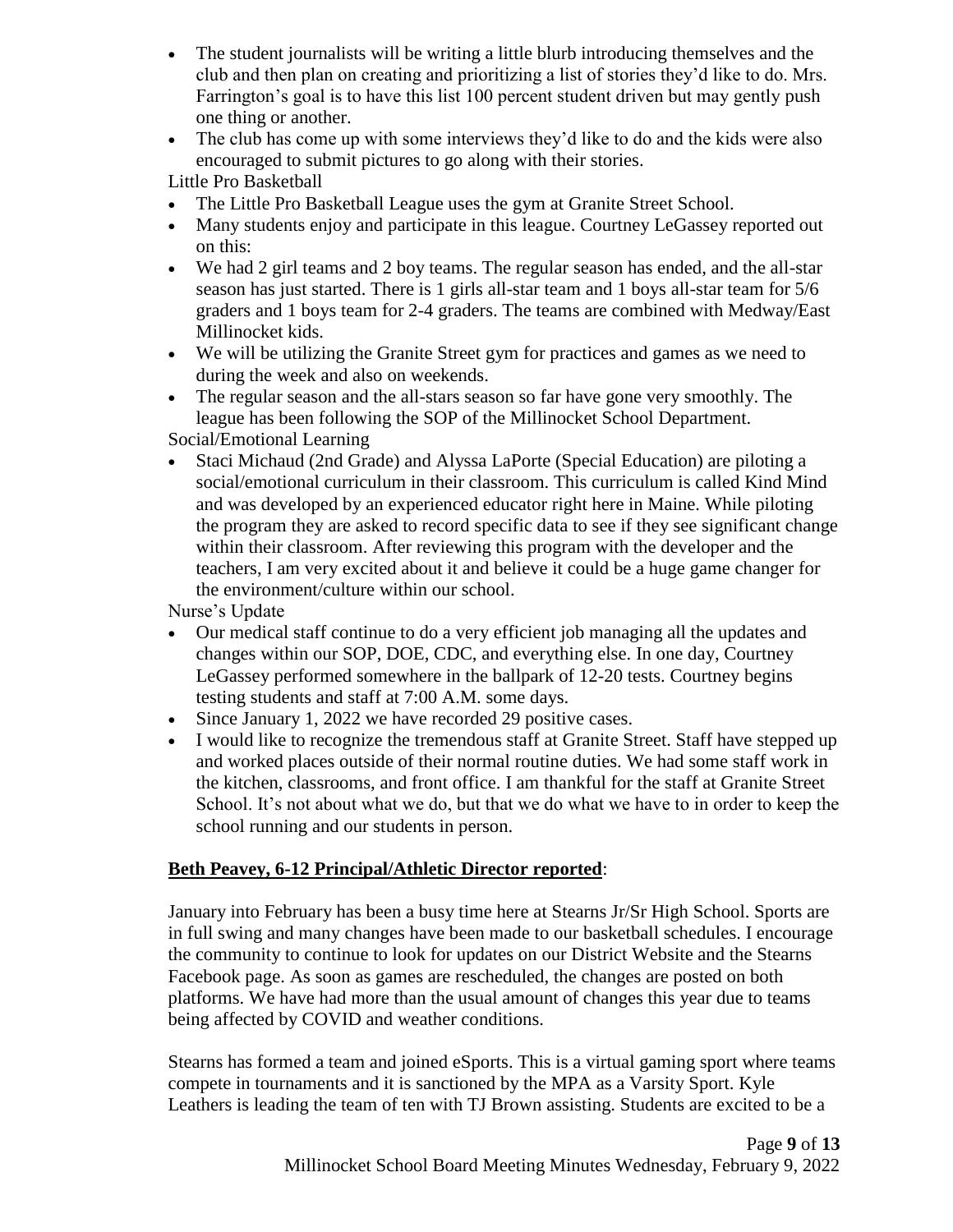part of this group and it provides a team experience for some students who may not be interested in joining the more traditional sports teams. Mr. Leathers and Mr. Brown are volunteering their time to allow our students to have this opportunity for the first time.

The MPA Regional Cheering Competition will be held in our gym this Saturday, February 5th from 8:00am-4:00pm. The original competition was to be held at the Cross Center in Bangor. However, due to last weekend's snowstorm, the event was postponed. The Cross Center had no make-up dates available and the MPA contacted me to ask if we would host. (See attached memo from the MPA)

Stearns Jr/Sr High School will be hosting numerous festivals in the upcoming months. Our Show Choir group is preparing for the District competition, being held here at Stearns, on March 2nd.

The Instrumental Jazz Festival is slated to take place at Stearns on Thursday, February 17th. It will run from 7:30am-8:30pm.

The Vocal Jazz Festival will be held at Stearns on Wednesday, March 2nd. This festival will run from 9:00am-8:30pm.

The National Youth Tobacco Survey was conducted on Tuesday and Wednesday this week by the high school homeroom teachers. I want to thank them for accommodating this survey into the schedules.

Gifted and Talented updates: The middle school Newspaper has begun and they expect to release their first newsletter before February vacation. They are working with Mr. McLean on a live broadcast studio for Podcasting.

The middle school First Lego League has started.

The middle school has also formed the first advanced "We the People: The Constitution" team to compete virtually in May.

In March, the middle school Mock Trial group will be retrying Lizzie Borden on a technicality in the Millinocket Court House.

High school Case Law class is deep into the Nuremburg Trials and they plan to pursue a Legal Podcast show highlighting historical cases.

In Mrs. Loome's room, 7th graders have been creating podcast episodes this month; they will be completed and published later this week. They cover a range of topics, from interviews about eSports and Mr. Kranich's travels, a baking taste-test episode, to a debate about the hoop height in basketball.

The first eSports podcast can be found at <https://anchor.fm/anthony09634/episodes/ESPORTS-e1dhe80>

Rick McGibbon will hold a Self Defense class after school in the coming weeks for any senior or staff member who wishes to take part. This is a two part program. He will be lecturing and demonstrating self-defense scenarios; with students participating and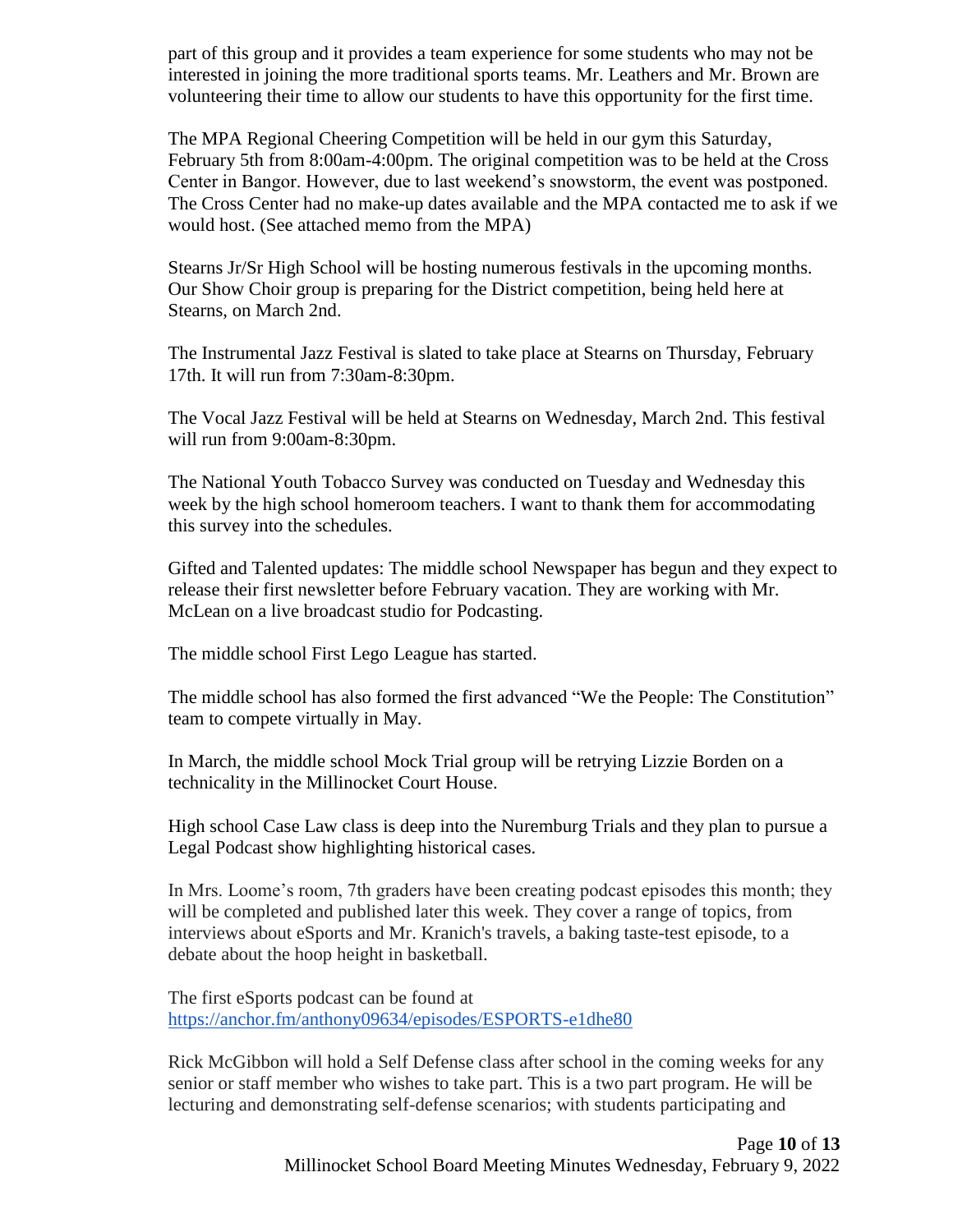learning self-defense techniques. It will also be open to any staff member who would like to participate. He will be assisted by Kristi Hayes, one of his adult karate students.

The computer lab has received 10 new Mac computers and 10 new monitors for the PC's. Mr. McLean has been busy unloading and putting them together.

Mr. McLean's students have been using an architecture program called Sketchup and Digital Art and Digital Design students have been learning how to design a house.

His computer applications class is learning how to use Microsoft Excel. This is a critical program to understand. A past student, Gene Pelletier, told Mr. McLean that he had people at school pay him to help them with Excel because they didn't know anything about it.

Mr. McLean's Business and Personal finance class has just finished up lessons on investing in stocks, bonds and real estate. They're beginning to learn how to start a business next.

Art I and Art II classes have been learning to paint in the style used by Jackson Pollock to celebrate and honor his 110th birthday.

Both middle and high school classes have been working on a unit of Textography in Art. They have been studying & creating styles of lettering in various projects. JRH illustrated the Elements of Art using both text  $\&$  illustrations. The High School students studied  $\&$ created Illuminated Letters which are a style of medieval lettering found in handcrafted books from that time. They are called Illuminated Letters because of the gold filigree paint that would reflect light & "illuminate" the pages. The classes imitated that same "illumination" using metallic paint to make them look as true to the traditional style as possible.

We also have some outstanding recognitions:

Eighth graders **Andrew Hallett** and **Madison Carr** came in first place in the State of Maine for the Stock Market Game in personal finance with a total of \$112,736.95 and **Vanessa Morrow** and **Jacob Blanchette** came in 3rd place with \$110,690.00 for the state. Congratulations to our winners! Great Job!

On Monday, January 31, 2022, senior **Alisyn Alley** scored her 1000th point during the Varsity game against Lee Academy. Congratulations Alisyn!! This is a tremendous accomplishment for any high school student and Alisyn has worked hard during her years here as a Varsity athlete in multiple sports. The game was stopped and Alisyn was honored with the game ball and flowers from the school, which were presented by her coach, Nick Cullen. Pictures were taken of Alisyn and her family before the game resumed. Alisyn will be presented with a plaque to mark this milestone. Nick Cullen also reached his 100<sup>th</sup> win, which is also a huge accomplishment.

Our beloved basketball announcer, **Kristi Hayes** has an ever-growing fan base. Eastern Maine sports started following Kristi and her game commentary. They put her in touch with WHOU of Houlton, who has reached out and want her to contact them about commentating some of the tourney games at the Cross Center! This is a great opportunity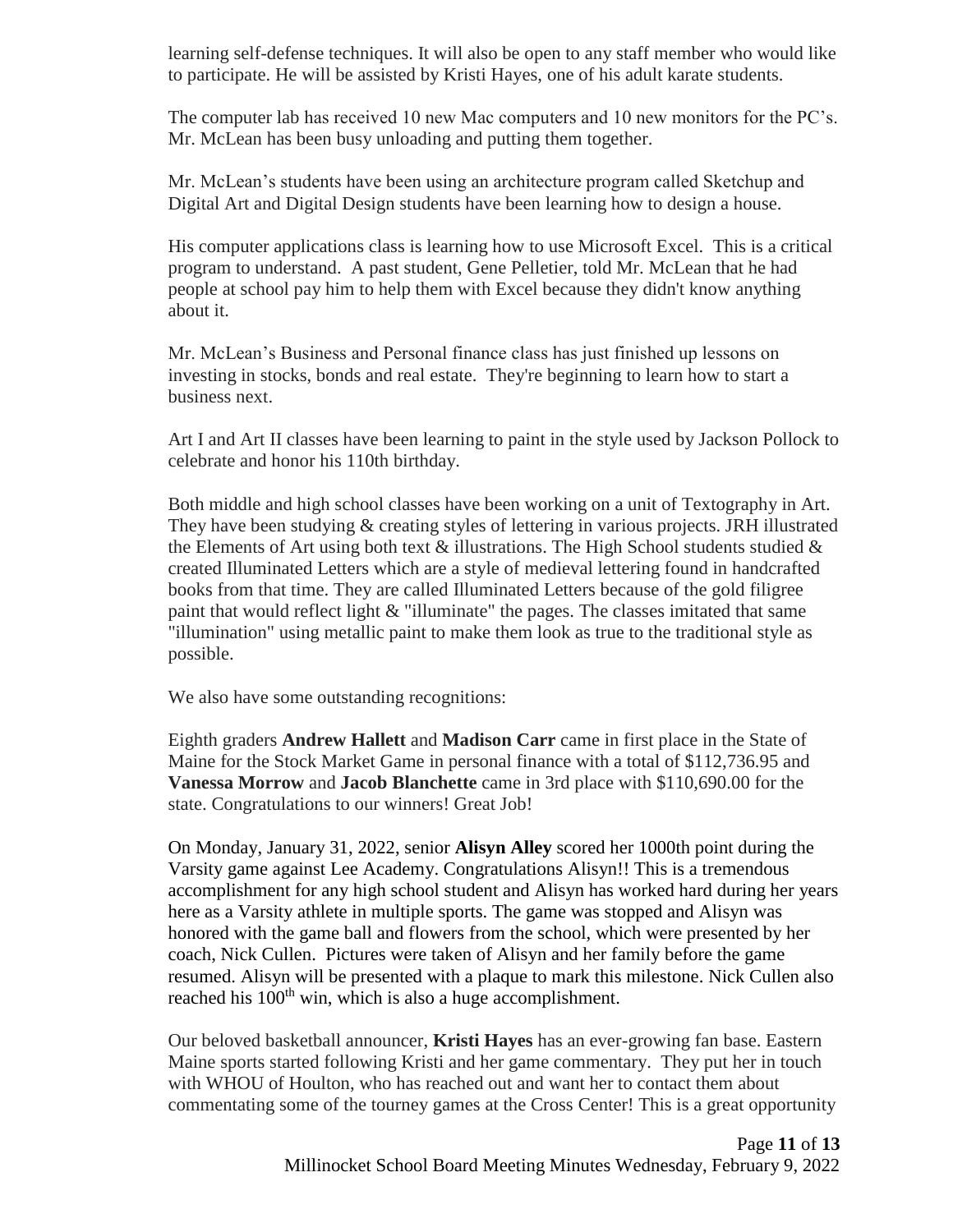for Kristi and I cannot think of a better person to represent Stearns, with her knowledge of the game, her positivity and her sense of humor.

# **XIV. Superintendent's Report**

**Career Exploration:** Please see the following link for Maine C3 (Community, Coordinators & Collaborative) [https://www.mainec3.com/.](https://www.mainec3.com/) This is one organization we are working to connect with to promote career exploration opportunities for Stearns students. We will continue to explore opportunities through the Gear Up Grant, once they secure funding.

**Foreign Exchange Summer Programming:** Planning is underway to host a four-week summer program session for foreign students. This program will focus on learning the English language and outdoor recreational opportunities in our area. We are planning to accept 20 students with a minimum of two chaperones. The program is slated to start during the second week of July and run through the end of the first week of August.

At this point, we are working to ensure our staff and housing needs are met. The estimated cost for each attendee will be \$5,000. Future aspiration for the program will include our Togue Pond facility, which will reduce our operation cost substantially. Thank you to International Coordinator, Michelle McGreevy, for her hard work on this project.

Please visit the following link for a pre-existing program we are modeling our work after. [https://www.thorntonacademy.org/summer/](https://www.thorntonacademy.org/summer)

**ESSER III:** will be reopened for a reallocation of funds to support the additional curriculum, facilities, technology, and staffing needs. Proposed ideas include a writing curriculum for Granite, new playground equipment geared to our younger students, wages to address additional food service staff hours related to COVID-19, and computer money to continue to support replacing old devices. Please keep in mind these are proposed ideas and that they need to go through an approval process.

## **School Board Committees**

We have upcoming work in the following areas:

**Buildings & Grounds:** ESSER III Grant projects **Policy:** School safety, discipline, minimum wage and curriculum **Negotiations:** In full swing and will continue until complete **Technology: ESSER III Grant projects, filming classroom instruction & new server** installation

**Budget Update:** Meetings with all departments are now complete. A draft has been created minus our audit report. Our ED 279 funds are up this year by approximately \$150,000, despite the decrease in our student enrollment. A proposed budget will be available shortly after we know our carryover from the audit report. More to come soon!